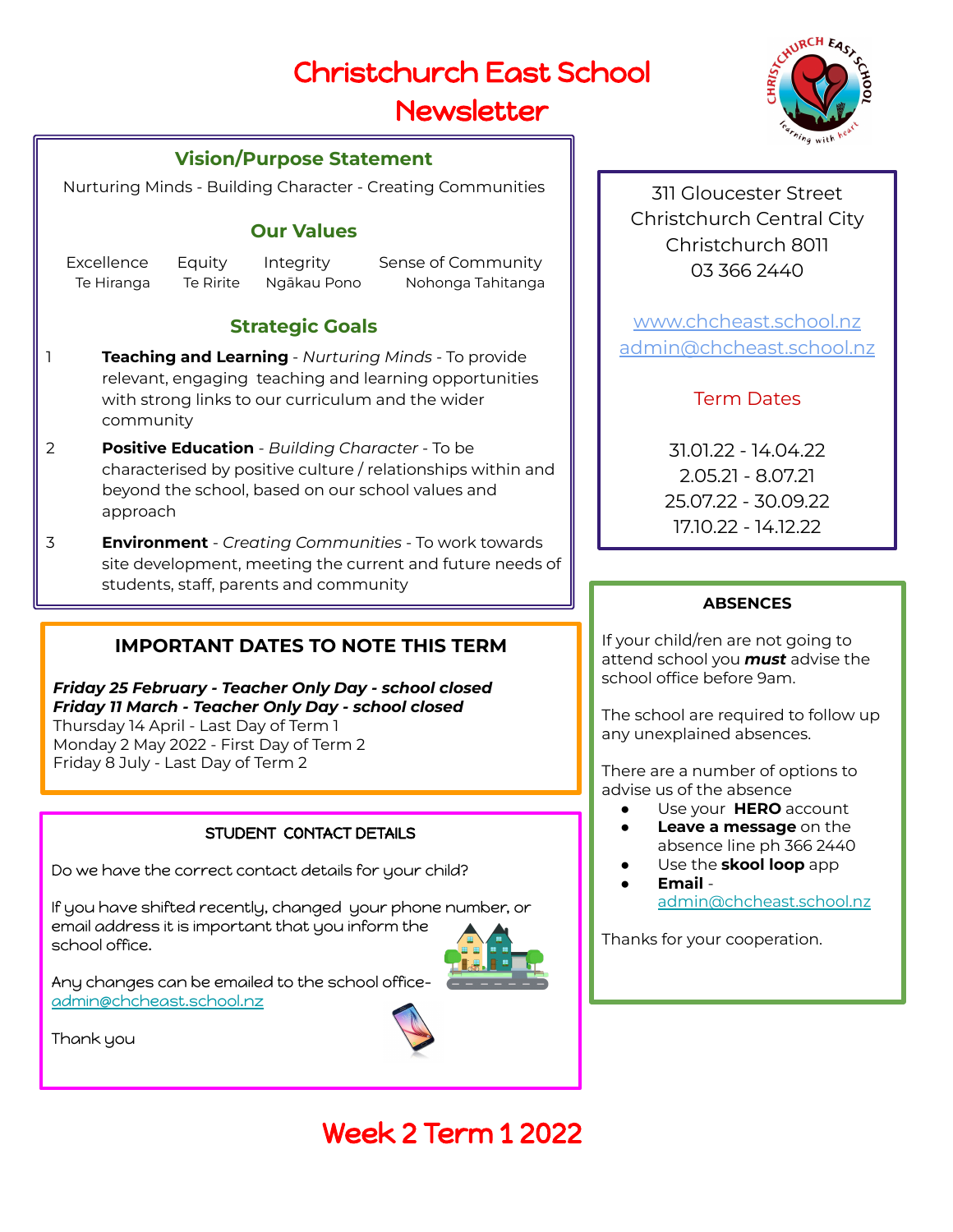

### **A MESSAGE FROM THE PRINCIPAL**

Kia ora koutou,

Christchurch East School is a very special place. It's a place where we all try to follow the rule, " We look after each other" which is the heart of one of our core values 'Sense of Community'.

Last week we opened the doors for the start of the 2022 School Year under the red light COVID-19 Protection Framework. Now we have been in Alert Levels before and got through keeping your children, our staff and yourselves as safe as possible. The big difference is all about masks this time.

Now, I am aware here are people who hold various views on Covid, on masks, on vaccination, but I am asking that in the interests of keeping Christchurch East School a safe, happy zone for all children, that all people bury their views on Covid and for the sake of your school and of your children, you abide by, or go along with the following, even if you perhaps don't agree…

(1) **Masks** must be worn by all parents coming onto our school grounds and you must check in with the Contact Tracer.

(2) At this stage parents, are welcome to walk their children to their classroom but we would ask that you would not enter. Please note this may change in the future but we wanted to give you the best opportunity to settle your children into school at the start of the year.

(3) It is a requirement for children in Year 4 or above to wear masks inside.

(4) Masks have never hurt any person, they maybe a nuisance but hopefully they will help to keep children safe on our grounds.

(5) To be honest I don't want to get involved in the debate around Covid. I'm not here for that. I am here for the safety of your children and to try and keep their educational world as "normal" as possible in a very "unnormal" world.

(6) I ask for your cooperation, no matter what your belief is, to make sure we get through all of this as easily as possible for all our children.

(7) Although I urge vaccination of all children 5+, I state again NO CHILD WILL BE VACCINATED FOR COVID ON CHRISTCHURCH EAST SCHOOL GROUNDS.

(8) It is also illegal to vaccinate children up to 11, without express written permission of the parent.

(9) Christchurch East School is legally open. To that end we will be teaching children at school. I cannot ask teachers to teach a class at school, and at the same time run remote learning. If we ever have to shut, then all children will be taught by remote learning but only then.

Until we have some degree of normalcy, please help us to keep Christchurch East School as an oasis for your children. Please help us to keep Christchurch East School a very special place where we all look after each other.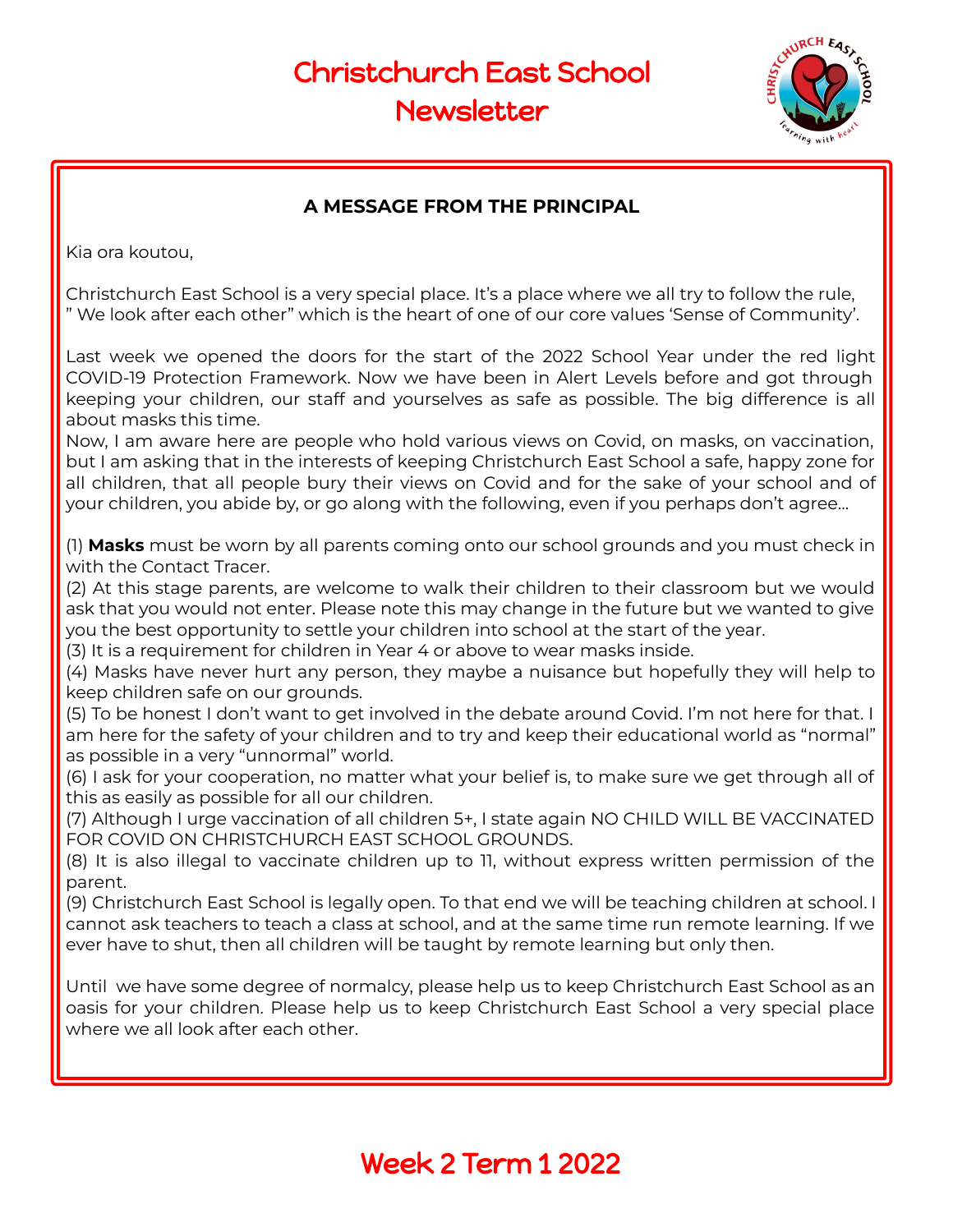

### **A MESSAGE FROM THE PRINCIPAL**

In other news you will see the majority of the work on the Administration Block is completed and we are now entering in through the main gates closer to the Learning Hubs. We are very happy with the new school office setup and hope it further supports you to engage with the school. As you will know, Mrs Bibby retired at the end of last year and we are yet to fill her position. We thank you for your understanding as we complete this appointment process and get used to working out of our new spaces.

With the administration block in the final stages of completion we will look at finishing off the Hall and Library spaces over the next couple of terms.



This year we also have our **Board of Trustees elections**. If you have experience in education, finance, property or personnel and would to be involved in the governance of the school please reach out and make contact with me to find out more.

Finally I would like to welcome our new staff to the school, Charlotte Wilson who is teaching in Team Harakeke, Thomas McArthur who is teaching in Team Kauri and Nicola Scott who is providing specialist support in Team Koru.

Again, thank you all for your continued support of the staff and school. I look forward to seeing you all at the school gate.

Ngā mihi nui, Mike

## Week 2 Term 1 2022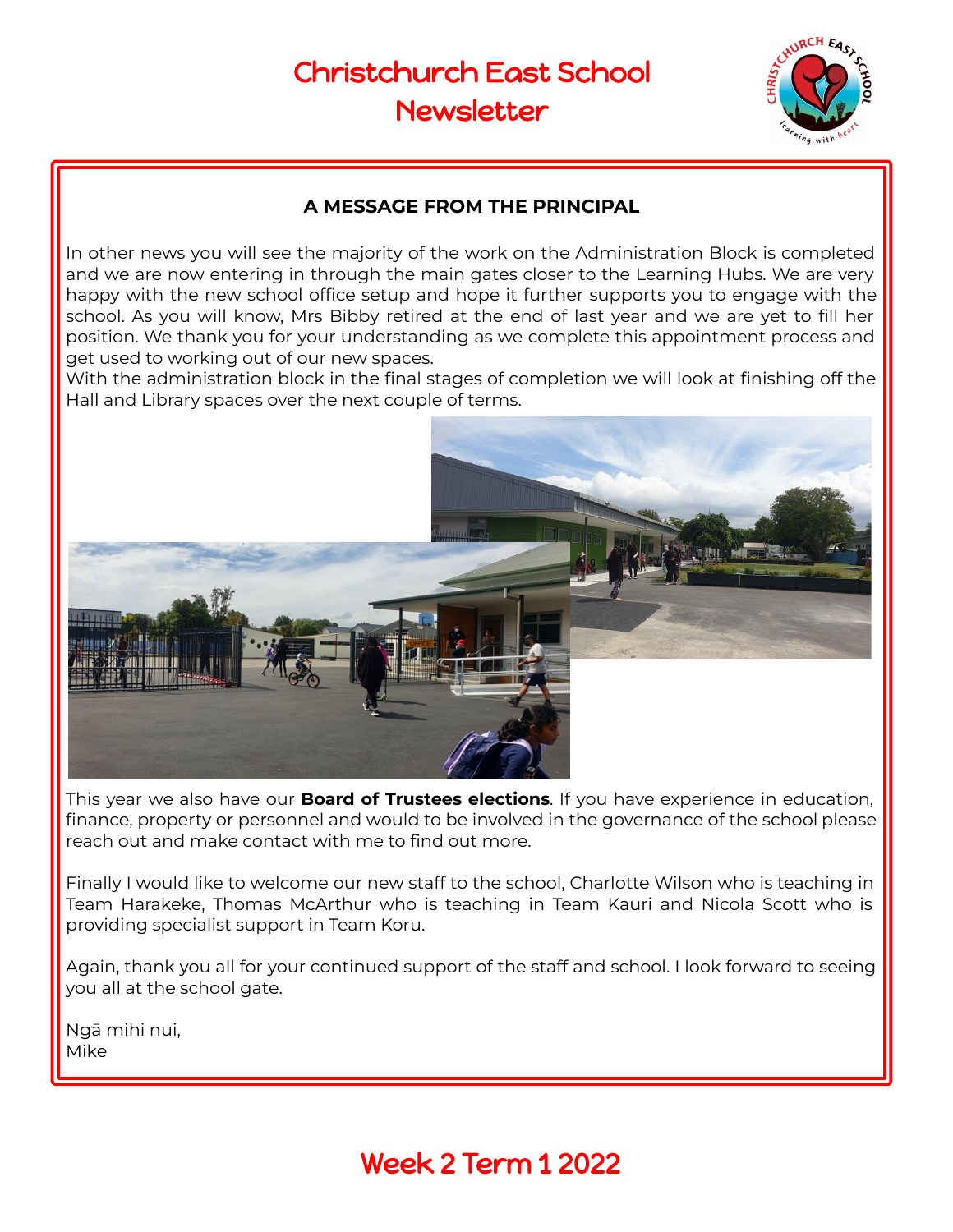

#### **COMMUNICATION**

**HERO** - This is your child's school account enabling you to share in their learning. Notices and newsletters are also sent via this system. You will need to login to access information. The details for downloading the app are as follows -

#### **HERO App**

- 1. Search for 'Hero" in your app store and download or visit https://go.linc-ed.com
- 2. Select "New user" Your account will be set up by your school using the email address that you provided when you enrolled your child, use this address to request a password. Please note: each contact must have their own email address.
- 3. Enter your email address and click the "Request Password Link."
- 4. Check your email. If one doesn't arrive, ensure your school has your correct details on file.
- 5. Follow the secure link and enter a password.

The **website** is another great way to keep up to date with what is happening around our school. [www.chcheast.school.nz](http://www.chcheast.school.nz)

**Facebook** - We are also on Facebook. Just like Christchurch East School to receive notifications.

The **school calendar** is located on the **website** and **skool loop app**. Please use this to keep up to date with our school events. New events are added regularly.

#### **SCHOOL ACCOUNTS**

The 2022 student stationery charge of \$30.00 has been placed on your child's account.

For students in Year 7 and 8 there is also an materials charge for technology. In 2022 this is \$60.00.

To view your account please log in to your child's HERO account.

You are able to pay by *cash or internet banking*. Our bank account number is 12-3148-0011877-00. Please quote your child's family name and first name. You may wish to make smaller regular payments over the school year, pay the invoice in full at the beginning of the year, or pay on a term-by-term basis. If you have any questions please do not hesitate to contact the school office.

Thank you.